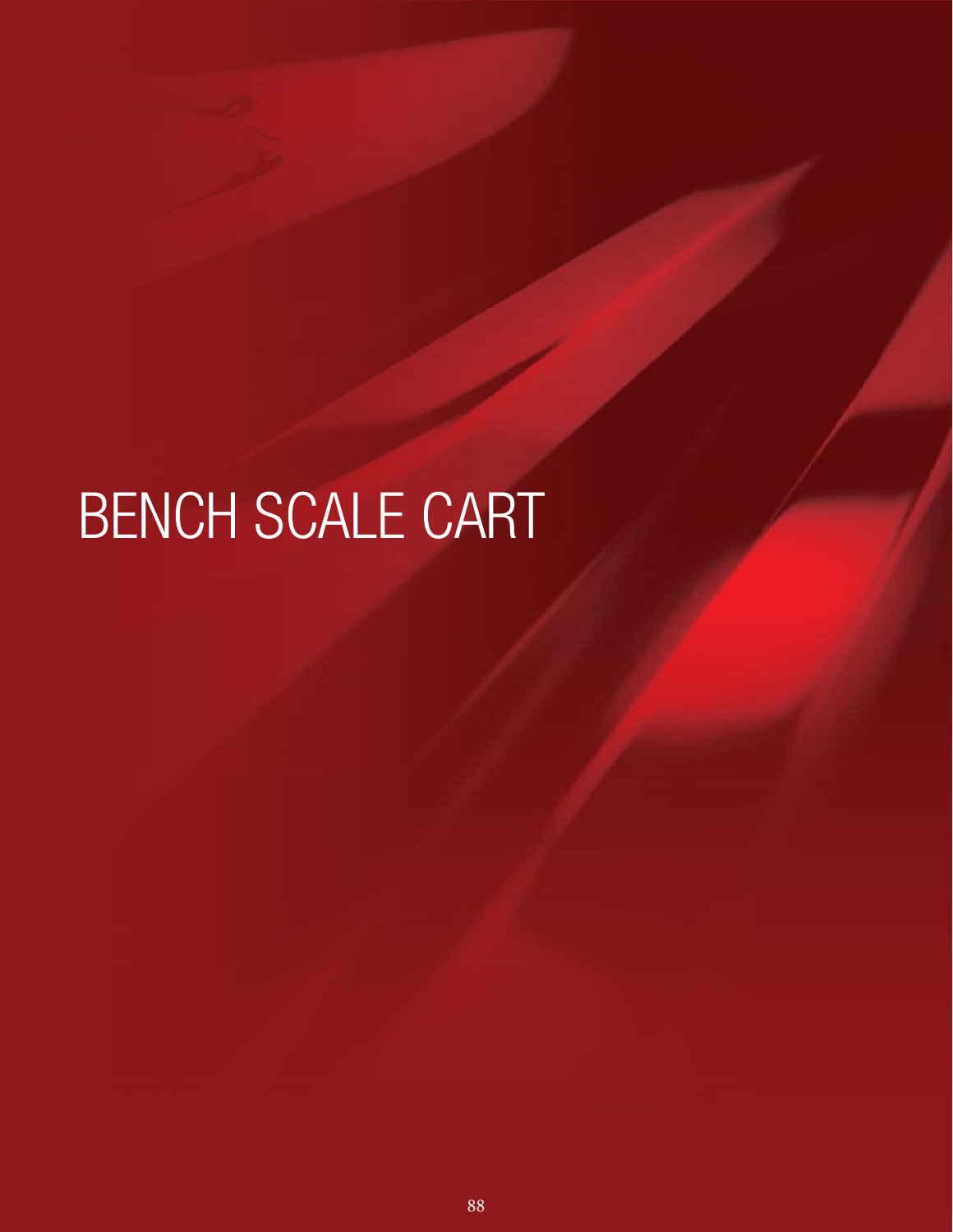## **INSCALE**

# BENCH SCALE CART



Ideal for use in the food or chemical industry Stainless steel welded construction St Wheeled design for effortless smooth W movement, easy portability and fast set-up m Locking rear casters stabilize the cart Lo

## PLATFORM SIZES

- For 18" x 18" platforms
- For 24" x 24" platforms

# 1 (800) 230-0120 Contact@inscaleusa.com CAGE Code 07GT5

contact@inscaleusa.com

www.inscaleusa.com

Nationwide Dealer Network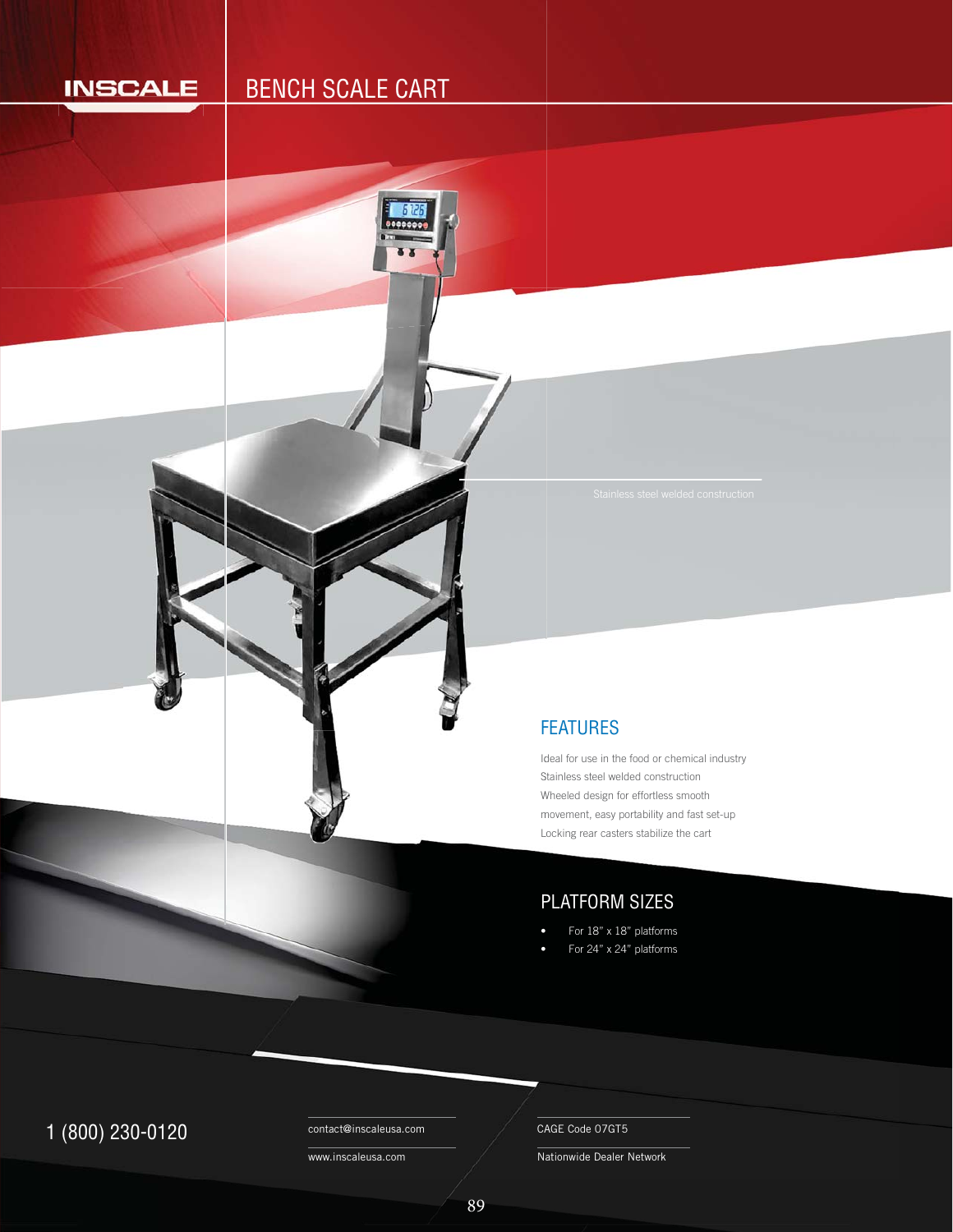



Stainless steel welded construction Ideal for use in the food or chemical industries Wheeled design for effortless smooth movement, easy portability and fast set up

Note: Cart shown with Bench Scale. Each sold separately.

### FEATURES

Locking rear casters allows for stability Adjustable cart legs can be raised or lowered to fit into assembly lines Rear handle for easy transporting Removable indicator stand Tilt-able indicator for eliminating glare 1,000 lb capacity



#### DIMENSIONS

- Width: 24.75" • Depth: 24.75"
- •
- H1: 21.5"
- H2: 24.5"
- H3: 27.5"

#### BUILT RIGHT. BUILT TO LAST.

We stand behind our products. INSCALE products come with a 3-Year Warranty from the date of original purchase on defects in material and workmanship for all INSCALE products properly installed by an authorized distributor under normal use and maintenance. We carry all standardized replacement parts for our bases.

contact@inscaleusa.com

www.inscaleusa.com

INDIANA SCALE COMPANY